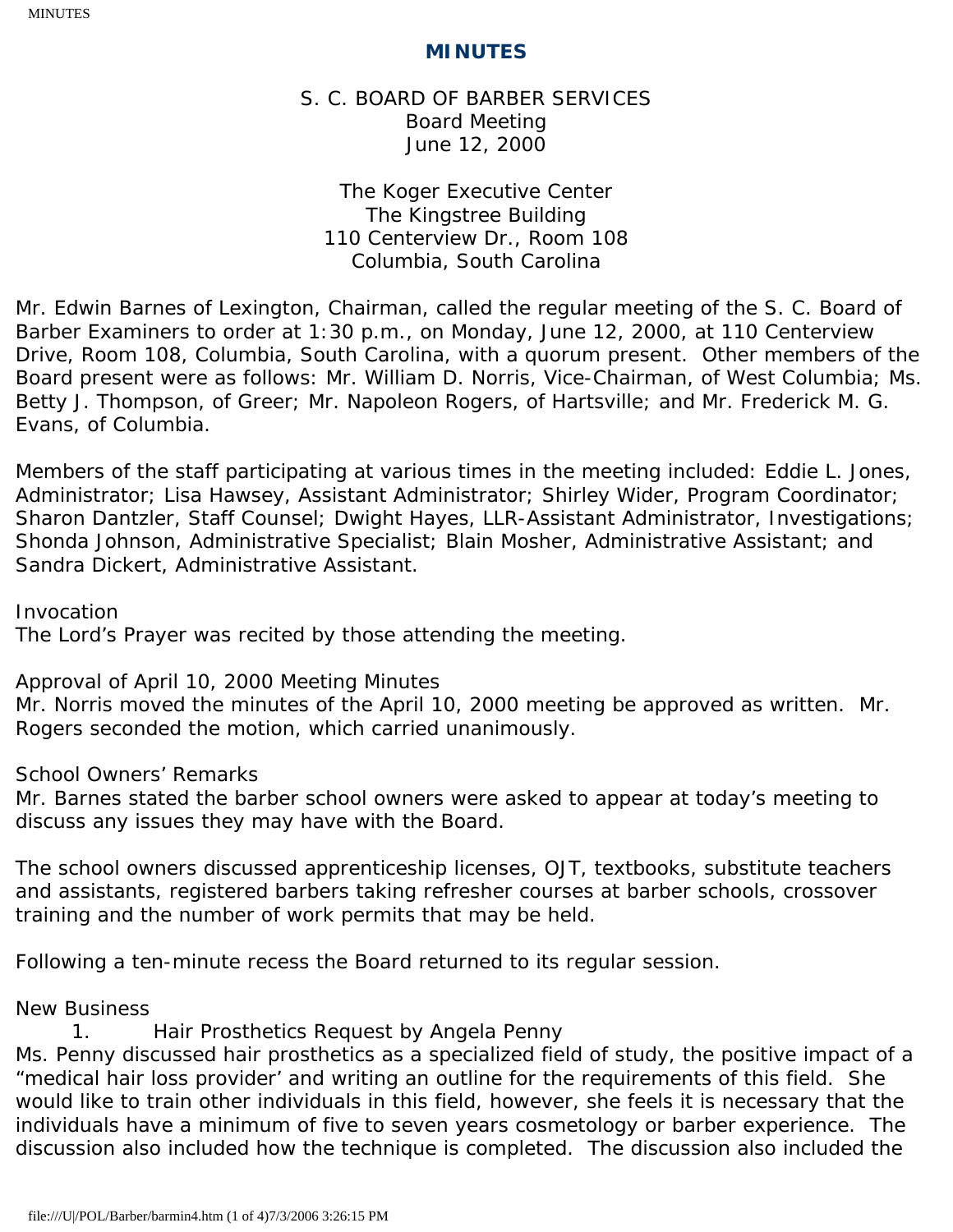possibility of adding a new license category for individuals who deal solely with hair prosthetics. She said she is not treating the medical condition causing the hair loss. She is just adding hair prosthetics by using such implements as double-sided tape.

Mr. Norris asked Mr. Barnes to add this matter to the agenda for the next meeting for discussion at the next meeting to determine if there is such a need for another license category.

Ms. Terri Gilbert stated she is requesting a waiver of one signature to become a barber by reciprocity from the State of Oklahoma. She indicated she has her original barber license as well as her current barber license as well as her certificate of graduation, however, she was unable to obtain a verification letter due to the loss of paperwork from Oklahoma. She has been unable to locate anyone to sign the second affidavit.

Following a brief discussion, Mr. Norris moved the Board waive one required signature for licensure through reciprocity. Ms. Thompson seconded the motion, which carried unanimously.

# Public Comments

Mr. Leon Davis stated he had spoken with the Board at the February 2000 meeting regarding his OJT hours. He has already had two work permits, one under Ms. Cat Kelly and the other one under Mr. Gerald Glover.

Ms. Johnson stated that at the February 2000 the Board had directed Ms. Stephens to complete an audit of Mr. Davis's OJT hours with Mr. Glover. Ms. Kelly provided Ms. Stephens with a transcript of Mr. Davis's hours. The results of Ms. Stephens's audit revealed that Mr. Davis lacked 220 hours.

Following a brief discussion Mr. Evans moved the Board allow Mr. Davis to locate another barber after which time he and the barber must appear at the OJT training seminar and, that the Board grant Mr. Davis a temporary work permit for six weeks to complete his 220 hours after the OJT training. The motion was seconded by Mr. Rogers and carried unanimously.

Ms. Johnson stated Mr. Corey Barber has had two work permits and is requesting a third work permit to complete 500 hours of OJT.

Following a discussion, Mr. Evans moved the Board grant Mr. Barber a student work permit for one year to begin with the start date of school. Ms. Thompson seconded the motion, which carried unanimously.

Ms. Johnson stated Mr. Cory Kennedy has had two work permits and is seeking a third permit to complete 334 hours of OJT. Following some discussion, Mr. Evans moved that Mr. Kennedy and his barber instructor must appear at the next OJT training seminar, after which time Mr. Kennedy will be granted a temporary work permit for one year to complete his OJT hours. Mr. Norris seconded the motion, which carried unanimously.

Mr. Barnes informed Ms. Johnson that from this point forward individuals requesting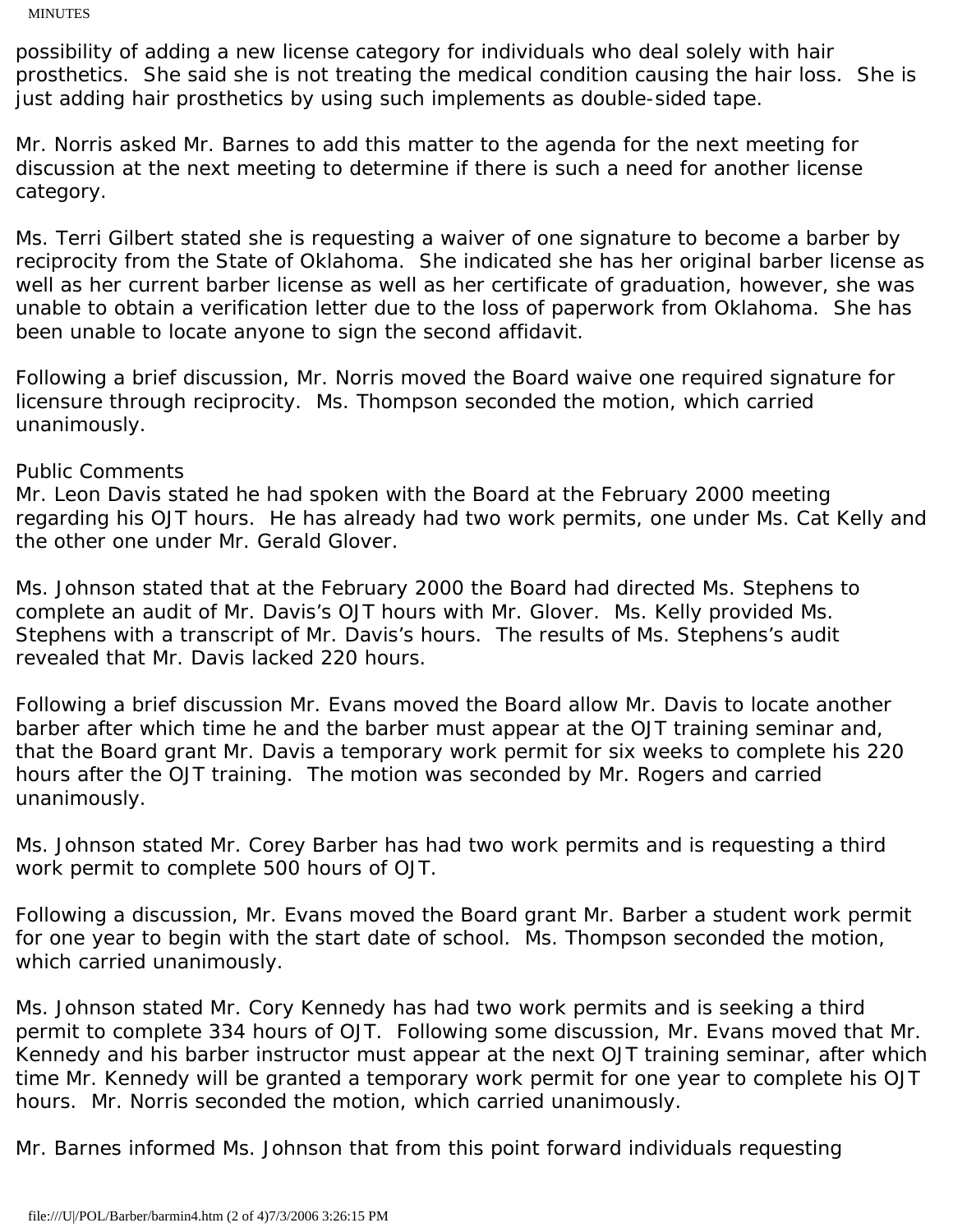additional work permits must have documentation of their hours with them when they appear before the Board.

Ms. Johnson stated Ms. Angela Jones also has had two work permits and is seeking another permit to complete her hours. Ms. Jones stated she is a full time teacher and is completing her OJT on a part time basis. She indicated she lacks 600 hours. Mr. Evans moved the Board grant Ms. Jones a one year work permit to be effective on the date of issuance to complete the 600 hours and that the Board grant her a fourth work permit if necessary. The motion was seconded by Mr. Norris and carried unanimously.

# Old Business

Ms. Dickert stated Ms. Lorthina Williams, owner of Fashions Barber College, is present at the Board's request. She further stated the Board requested she appear as a result of an inspection report submitted by Mr. Raymond Lee, state inspector, which indicated she was not present at the school during the inspection.

The Board discussed this matter with Ms. Williams. The Board informed her that she must close the school when she is not present.

### New Business (continued)

Mr. Barnes stated the national convention would be held September  $17<sup>th</sup> - 21<sup>st</sup>$ . He went on to say he would need to take the Board accomplishments during the previous year. Mr. Barnes asked Mr. Jones to purchase a gift to take to the convention.

Ms. Johnson stated she had received a complaint regarding no reading material to study for the instructor exam. Mr. Barnes stated he had informed Mr. Jones that the individuals may obtain reading material on methods of teaching from the local public library.

Mr. Barnes stated he and Mr. Jones looked at the Margaret Miller Center this morning. He discussed his concerns on the Center with the Board.

Executive Session

The Board entered executive session to discuss disciplinary actions.

### Regular Session

Once the Board returned to regular session, Mr. Barnes noted for the record that no votes were taken while the Board was in executive session.

Mr. Evans moved the Board approve the Disciplinary Report from the May 8, 2000 DRC meeting. The motion was seconded by Ms. Thompson and unanimously carried. Mr. Evans moved the Board approve the Dismissal Report from the May 8, 2000 DRC meeting be approved. Mr. Rogers seconded the motion, which carried unanimously.

Mr. Evans moved the June 12, 2000 Disciplinary Report and the Dismissal Report be approved. Mr. Rogers seconded the motion, which carried unanimously.

Ms. Dantzler stated that an individual who holds a registered hair care license must have a permit to work in a school for refresher courses. However, that individual does not have to